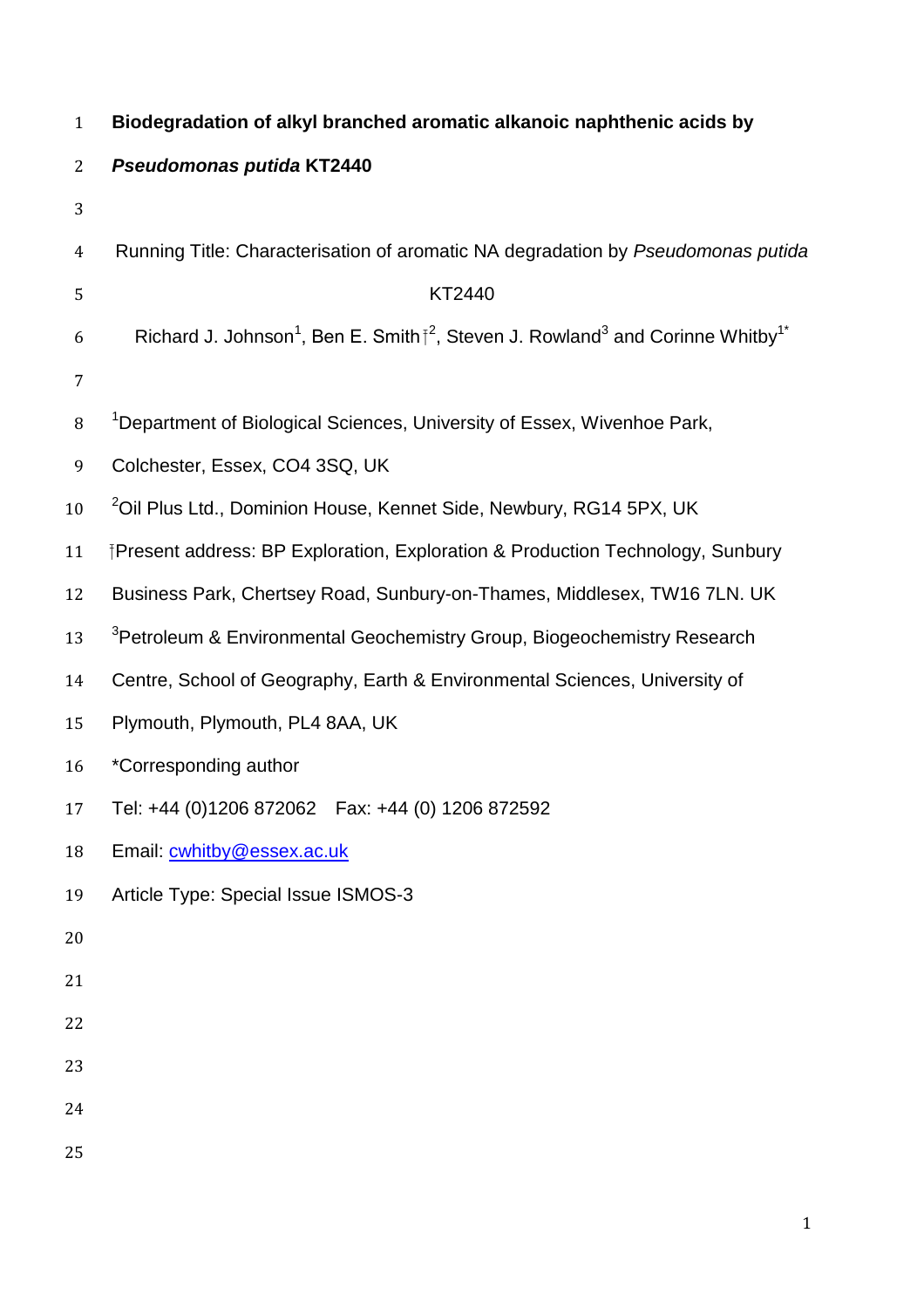Abstract:

 The majority of the world's crude oil reserves consist of highly biodegraded heavy and super heavy crude oils and oil sands that have not yet been fully exploited. These vast resources contain complex mixtures of carboxylic acids known as naphthenic acids (NAs). NAs cause major environmental and economic problems, as they are recalcitrant, corrosive and toxic. Although aromatic acids make up a small proportion of most NA mixtures, they have demonstrable toxicities to some organisms (e.g. some bacteria and algae) and ideally need to be removed or reduced by remediation. The present study analysed the ability of *Pseudomonas putida* KT2440 to degrade highly recalcitrant aromatic acids, as exemplified by the alkyl phenyl alkanoic acid (4′-*t*-butylphenyl)-4-butanoic acid) (*t*-BPBA) and the more degradable (4′-*n*-butylphenyl)-4-butanoic acid (*n*-BPBA). *n*-BPBA was completely metabolized after 14 days, with the production of a persistent metabolite identified as (4′-*n*-butylphenyl)ethanoic acid (BPEA) which resulted from removal of two carbon atoms from the carboxyl side chain (beta-oxidation) as observed previously with a mixed consortium. However, when *n*-BPBA concentration was increased two-fold, degradation decreased by 56% with a concomitant six-fold decrease in cell numbers, suggesting that at greater concentrations, *n*-BPBA may be toxic to *P. putida* KT2440. In contrast, *P. putida* KT2440 was unable to degrade the highly recalcitrant *t*-BPBA even after 49 days. These findings have implications for NA bioremediation in the environment.

Keywords: *beta-*oxidation/ naphthenic acids/ bioremediation.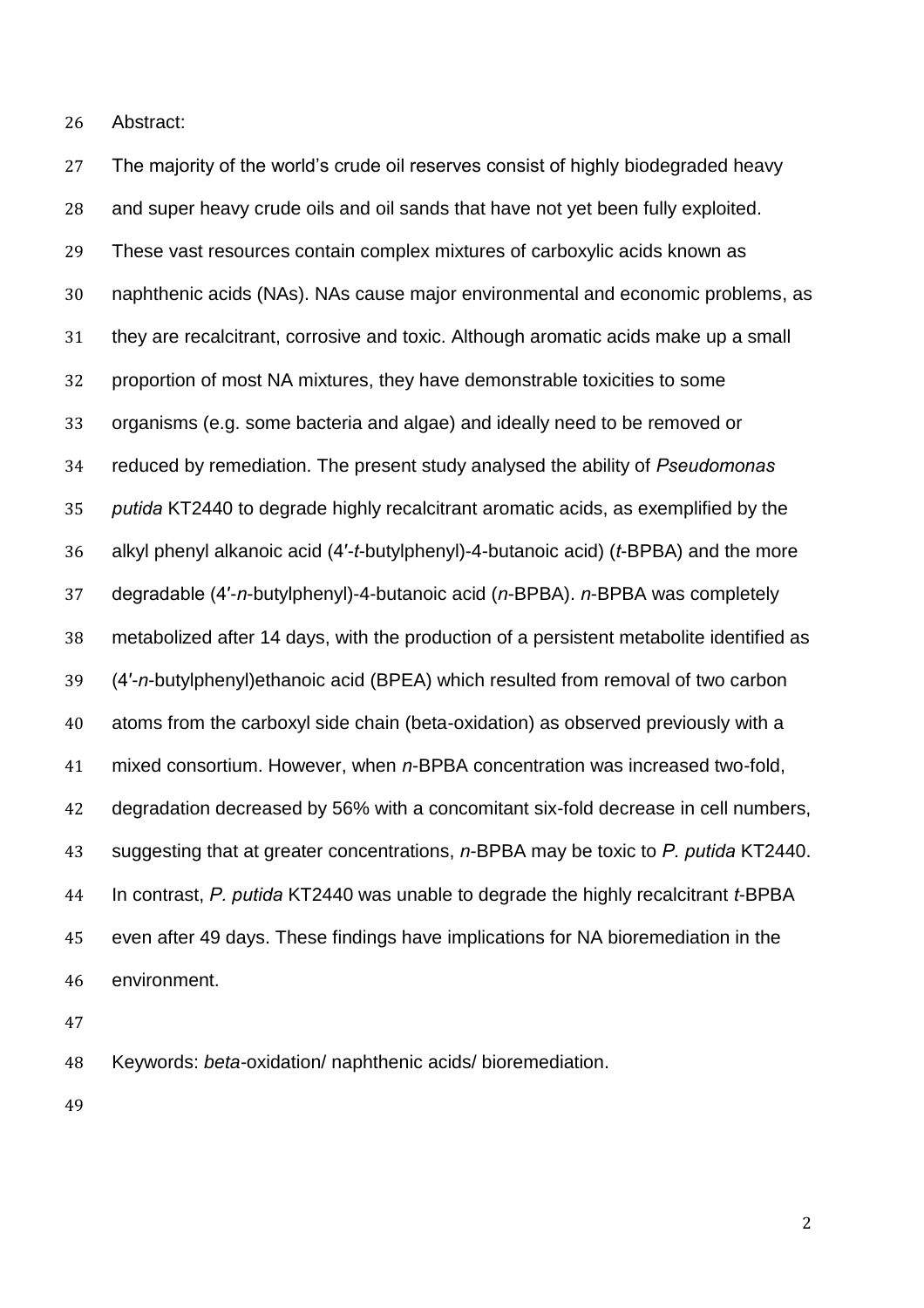# **1. INTRODUCTION**

 The largest single crude oil accumulations in the world are found as partially biodegraded oil sands deposits in Alberta (Canada, 900 billion barrels) and Eastern Venezuela (Venezuela, 1,200 billion barrels) (Head et al. 2003). The extraction of bitumen from the vast highly degraded oil sands deposits in Northern Alberta, 55 Canada has resulted in the accumulation of  $\geq 840$  million m<sup>3</sup> of oil sands tailings and oil sands process water (OSPW), which are stored in large tailings ponds (Siddique et al. 2011). Concerns have been raised about the possible environmental impacts of tailings ponds due to the presence of recalcitrant, toxic organic acids, collectively known as naphthenic acids (NAs) (Headley and McMartin 2004; Whitby 2010; Siddique et al. 2011).

 Naphthenic acids (NAs) are complex mixtures of cycloaliphatic and alkyl- substituted acyclic carboxylic acids present in petroleum. NAs also contain smaller amounts of other compounds such as aromatic, olefinic, hydroxyl and dibasic acids (Headley and McMartin, 2004). Although aromatic NAs make up a small percentage of some NA mixtures (e.g. Rowland et al*.* 2011a,b,c), they may contribute disproportionately to the overall toxicity and recalcitrance of NAs (Headley and McMartin 2004; Johnson et al*.* 2011a). One solution for the removal of these recalcitrant, toxic compounds is to apply microorganisms for bioremediation. However, the mechanisms by which this is achieved are poorly understood. A previous study isolated both *Pseudomonas putida* and *Pseudomonas fluorescens* from OSPW and demonstrated >95 % degradation of both commercial and environmental NA mixtures by a co-culture of *P. putida* and *P. fluorescens* (Del Rio et al. 2006). Johnson et al. (2011a) also identified an increase in abundance of

16S rRNA gene sequences relating to *Pseudomonas* spp. (among others) during the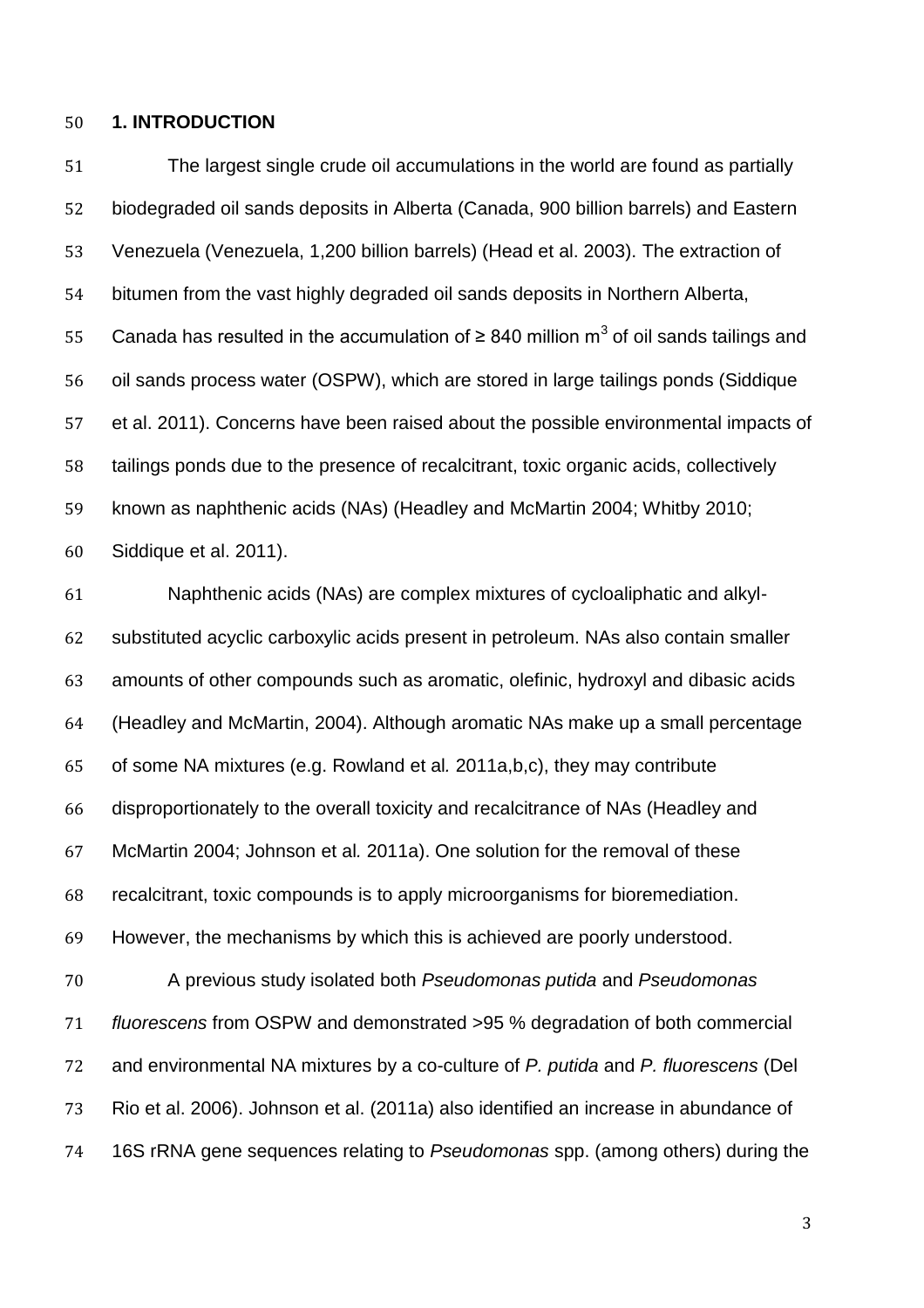degradation of alkyl branched aromatic NAs (Johnson et al. 2011a). Furthermore, *Pseudomonas putida* KT2440 has been shown to metabolise a wide variety of substrates including phenylacetic acid and other phenylalkanoic acids (Jimenez et al. 2002; Gilbert et al. 2003).

 Although to date, there is no information regarding the ability of *P. putida* KT2440 to metabolise alkyl branched aromatic NAs, the diverse metabolism of *P. putida* KT2440 appears to make it an excellent potential candidate for NA degradation. The overall aims of this study were to investigate the catabolic ability of *P. putida* KT2440 to degrade different alkyl branched aromatic NAs and to identify any metabolites produced during degradation. Such information would enable the elucidation of the functional genes and metabolic pathways involved in aromatic NA degradation, thus facilitating the bioremediation of these recalcitrant aromatic NAs in the environment.

# **2. MATERIALS AND METHODS**

*2.1 Bacterial Strain*

 *Pseudomonas putida* KT2440 (DSMZ 6125) was obtained from the DSMZ culture collection (Braunschweig, Germany). Exponential cultures were grown at 93 30°C for 24 h with shaking (120 rpm) on Luria-Bertani (LB) medium (Sambrook et al., 94 1989) to a cell density of 1 x 10<sup>8</sup> cells mL<sup>-1</sup>.

*2.2. Aromatic carboxylic acid synthesis*

The two butylphenyl butanoic acid (BPBA) isomers used in this study were: (4**′**-*n*-

butylphenyl)-4-butanoic acid (*n*-BPBA) and (4**′**-*t*-butylphenyl)-4-butanoic acid) (*t*-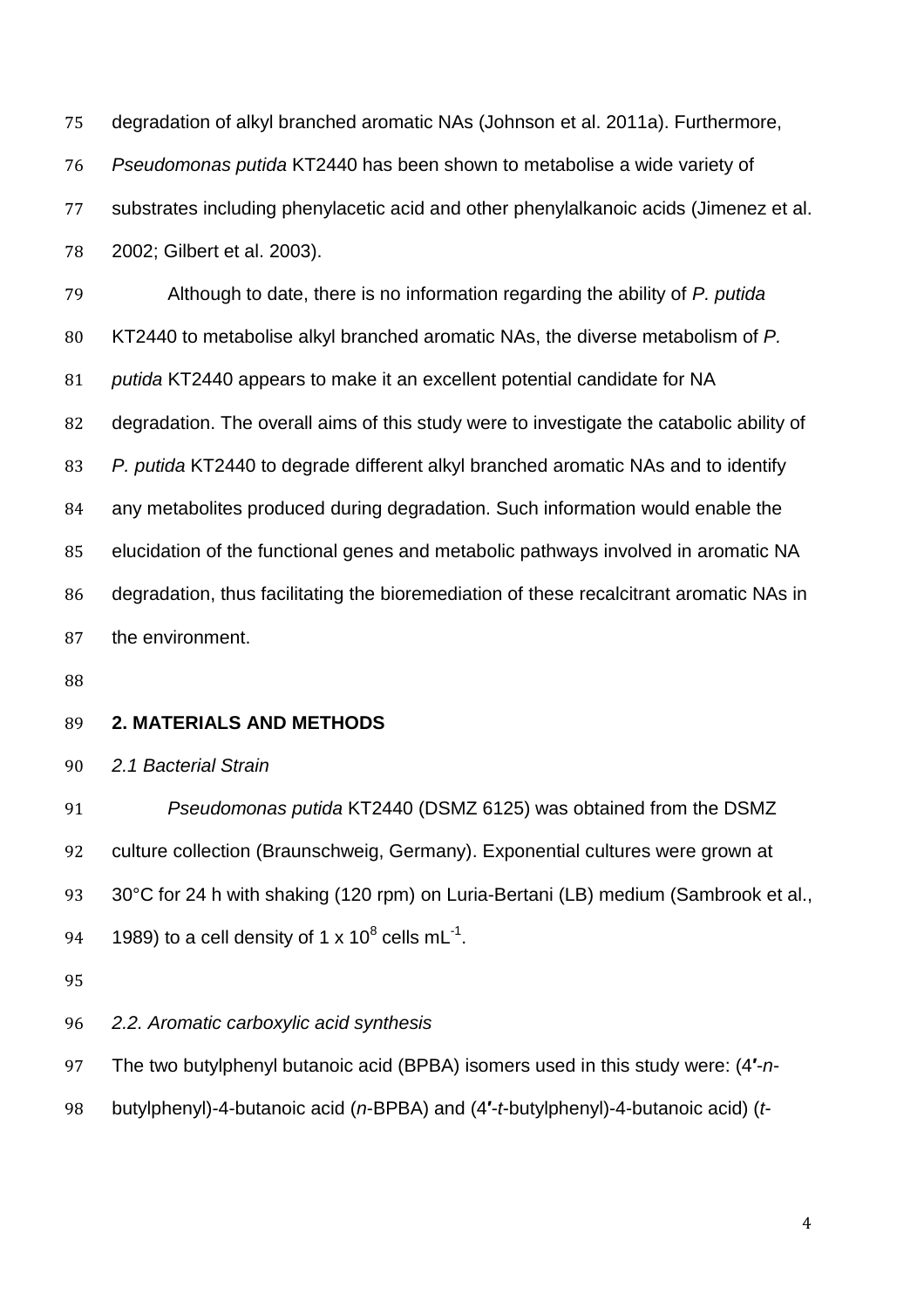BPBA). Both BPBAs were synthesized using a modified Haworth synthesis as described previously (Smith, 2006; Smith et al. 2008).

# *2.3. Degradation of n-BPBA and t-BPBA by P. putida KT2440*

 Degradation experiments were set up by inoculating *P. putida* KT2440 (2% v/v) into 25 mL minimal salts medium (MSM) containing either *n*- (at final 105 concentrations of either 2, 3 or 4 mg  $L^{-1}$ ) or *t*-BPBA (final concentration of 4 mg  $L^{-1}$ ) as described previously (Johnson et al. 2011a). Killed controls (to determine whether any abiotic loss had occurred) were prepared by Tyndallization of the inoculum before BPBA addition, and were checked by growth on LB agar and incubating 109 overnight at 30 °C prior to inoculation. Abiotic controls containing MSM with the individual BPBA isomer (dissolved in 0.1 M NaOH and added to a final concentration 111 of 4 mg L<sup>-1</sup>) were also prepared. Procedural blanks containing either *P. putida*  KT2440 inoculated (2% v/v) in MSM only or MSM supplemented with 0.1M NaOH (10 μl) were also performed. Destructive sampling was carried out at days 0, 11, 31 and 49. Cell counts were performed on cultures grown on *n*- and *t*-BPBA as well as procedural blanks by dilution plating onto LB agar, with phosphate buffered saline 116 (pH 7.4; Sambrook et al. 1989) as the diluent and incubated at 30 °C for 24 h.

#### *2.4. BPBA extraction and gas chromatography mass spectrometry analysis*

 BPBA extraction was performed as described previously (Johnson et al.,  $2011a$ ). Briefly, all glassware was soaked overnight in Decon<sup>90</sup> (Decon Laboratories, Pennsylvania, USA), rinsed three times with distilled water, baked until dry at 110 122 °C, rinsed three times with acetone (Fisher Scientific, Massachusetts, USA) and autoclaved. The internal standard, 4-phenylbutyric acid (Acros Organics, Thermo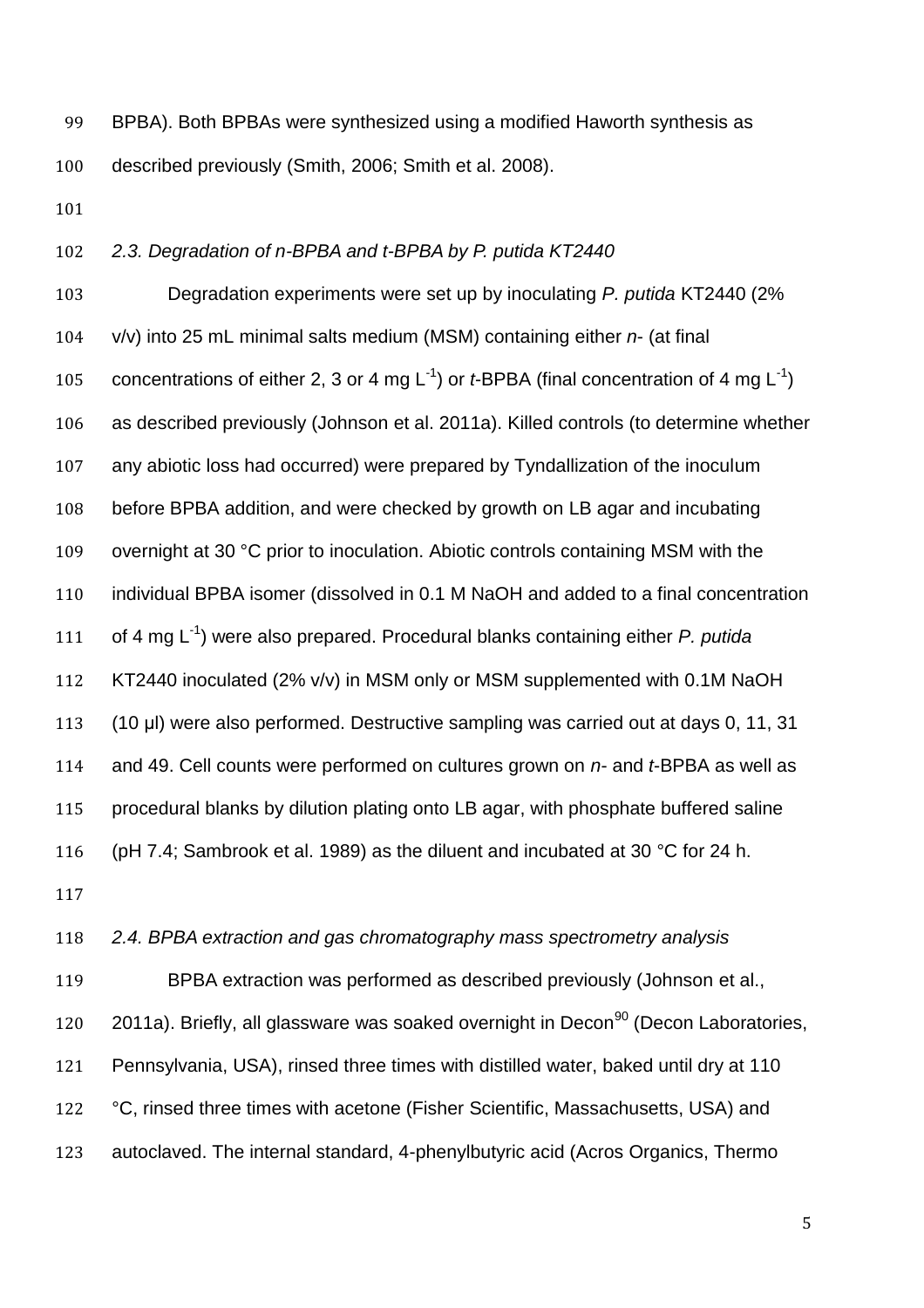Fisher Scientific, Massachusetts, USA) (10 mg) dissolved in 1 mL methanol (HPLC grade, Fisher Scientific) was added to each supernatant from above (final 126 concentration 2 mg  $L^{-1}$ ). Each BPBA isomer from the supernatant was extracted by acidifying to pH <2.0 (using conc. HCl) and extracted three times with 15 mL HPLC- grade ethyl acetate (Fisher Scientific) as described by Smith et al. (2008). Solvent 129 extracts were pooled, dried with 5-10 g anhydrous  $Na<sub>2</sub>SO<sub>4</sub>$  (Fisher Scientific) for  $> 90$  min and the organic acids concentrated by rotary evaporation (Buchi/Rotavapor, Flawil, Switzerland) at 40 °C. Samples were transferred to a GC vial (Chromacol, Welwyn Garden City, UK), sparged with nitrogen and reacted with 50 µl *N,O*- bis(trimethylsilyl)trifluoroacetamide (Supelco, Missouri, USA) at 60°C for 20 min to form trimethylsilyl derivatives. Derivatized samples were resuspended in 1 mL dichloromethane (HPLC grade, Acros Organics) and separated by gas chromatography-mass spectrometry (GC-MS) using an Agilent 7890 GC interfaced with an Agilent 5975C MS. Run conditions were a 1 µL splitless injection (injector temperature of 250 ºC) onto a 30 m x 250 µm x 0.25 µm HP-5MS column. Oven 139 temperatures were increased from 40 to 300  $^{\circ}$ C at 10  $^{\circ}$ C min<sup>-1</sup> followed by a 10 min 140 hold at 300 °C. Helium was used as the carrier gas at a constant flow rate of 1 mL  $\mathrm{min}^1$ . The transfer line and source were held at 230 °C. The mass spectrophotometer was a quadrupole operated in full-scan mode (scan range 50-550 Da). 

*2.5. Statistical Analysis*

Statistical analysis was performed using SPSS PASW statistics version 18.0.0.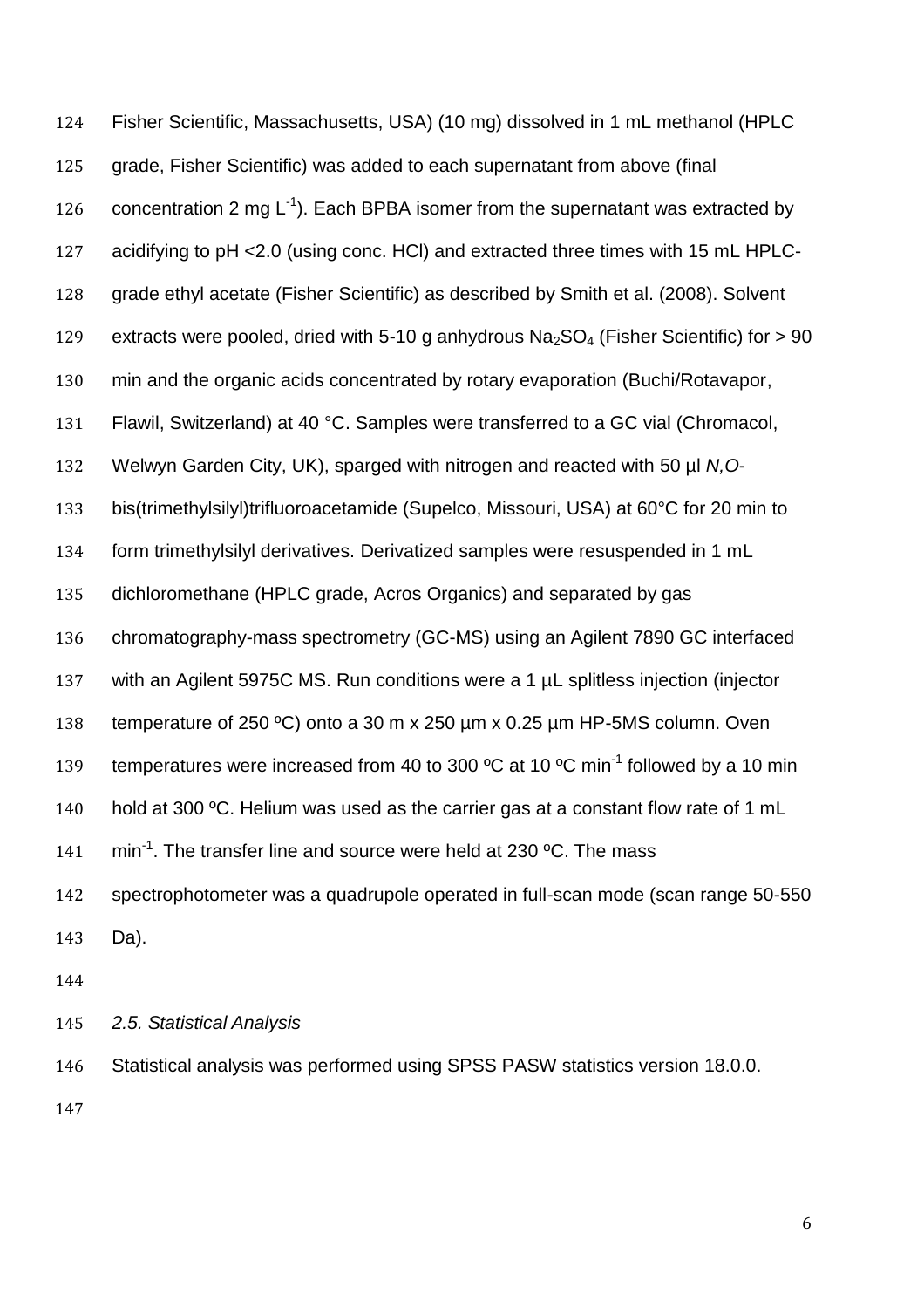### **3. RESULTS AND DISCUSSION**

 Degradation of *n-* and *t-*BPBA by *P. putida* KT2440 was investigated and the results are presented in Figs. 1 & 2. With both *n*- and *t*-BPBA incubations, killed controls (Fig. 1 A, circled) behaved accordingly and showed no abiotic losses. *P. putida* KT2440 was able to metabolise *n*-BPBA after 14 days incubation and this is the first report of the partial degradation of butyl substituted aromatic butanoic acids by *P. putida* KT2440. Although *P. putida* KT2440 is known to degrade a variety of other aromatic compounds (Nelson et al. 2002), it was unable to transform *t*-BPBA following 49 days incubation (Fig. 1A). The inability of *P. putida* KT2440 to degrade *t*- BPBA may be due to the toxicity of *t*-BPBA. It has been shown previously that *t*- BPBA is two-fold more toxic to the bacterium, *Vibrio fisheri,* compared to *n*-BPBA (Johnson et al. 2011a). In addition, the recalcitrance of *t*-BPBA by *P. putida* KT2440 may also be due to other factors such as the more branched side chain of *t*-BPBA (compared to *n-*BPBA) causing possible steric hindrance, *P. putida* KT2440 may not have the enzymes required to degrade *t*-BPBA, or there could be a missing enzymatic co-factor, such as iron, in the media.

 During degradation of *n*-BPBA, a major metabolite was produced at day 14, which increased in abundance following a decrease in *n*-BPBA (Fig. 1B). Gas chromatograms of *n*- and *t*-BPBA degradation (Figs 2A & B) showed that the metabolite produced during *n*-BPBA degradation had a retention time of 15.10 min and persisted at day 49 (Fig. 2A). By contrast *P. putida* KT2440 was unable to metabolise *t*-BPBA by day 49 and no metabolites were detected during the course of the experiment (Fig. 2B). Interpretation of the mass spectrum of the TMS ester of the major metabolite produced during *n*-BPBA degradation by *P. putida* KT2440 (Fig. 3) showed that it was identical to that previously identified (Johnson et al. 2011a), as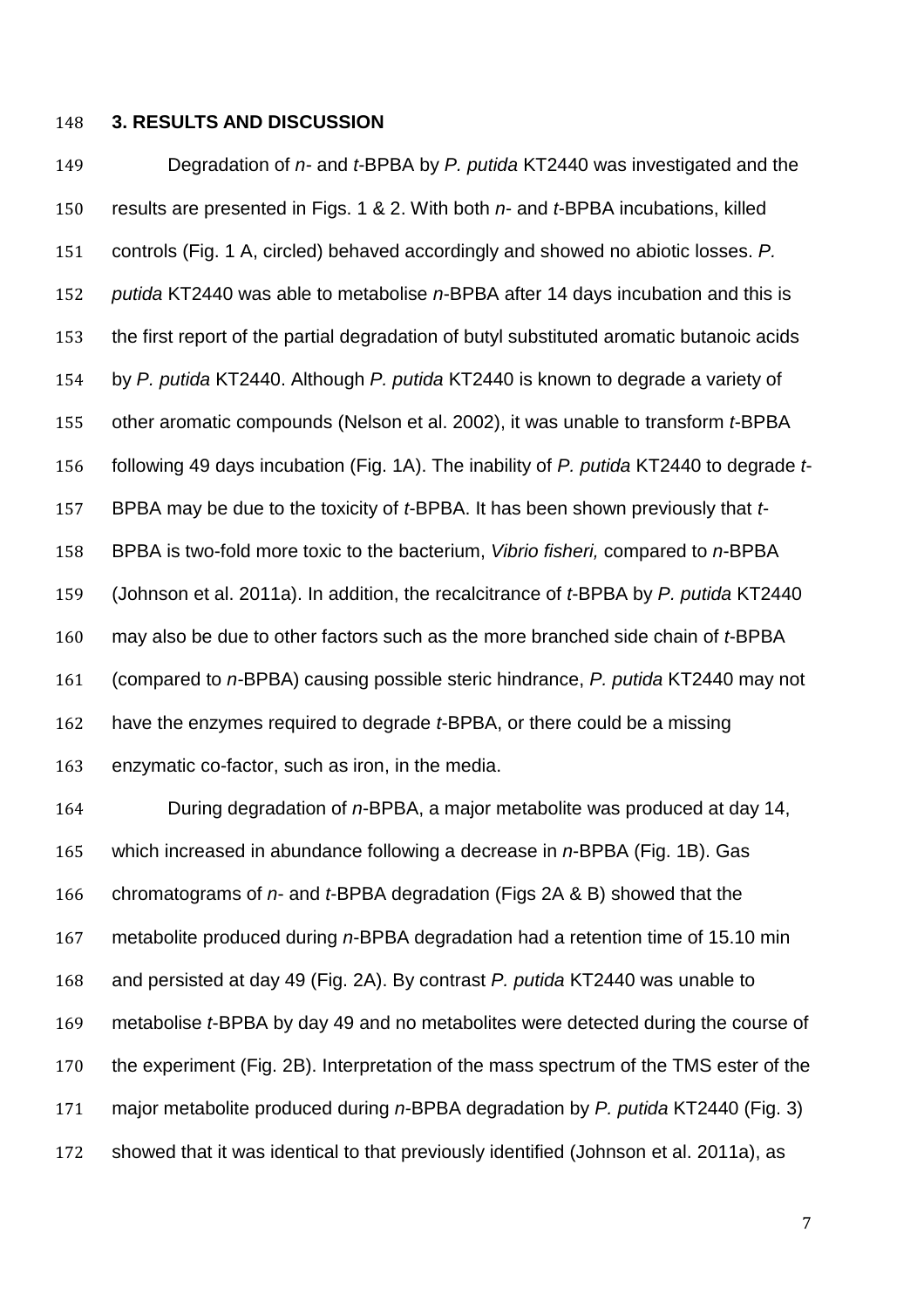(4'-*n-*butylphenyl)ethanoic acid (*n-*BPEA) by comparison with a synthetic sample. The production of the *n-*BPEA metabolite, which persisted at day 49, suggests that beta-oxidation was the initial route for *n*-BPBA metabolism, as has been previously described by a mixed microbial consortium (Johnson et al. 2011a) and an environmental isolate (Johnson et al., 2011b). Beta-oxidation is a ubiquitous pathway and has been found in many organisms including *P. putida* (De Waard et al. 1993; Eggink et al. 1992; Nelson et al. 2002).

 Both aromatic and alicyclic compounds containing side chains with odd numbers of carbons are much more easily biodegraded as the ring structure can be cleaved through beta-oxidation (Quagraine et al. 2005; Whitby 2010). However, although beta-oxidation is capable of oxidising alkanoic side chains, it stops at the ethanoic group if the number of carbon atoms in the alkanoic side chain is even (Beam and Perry 1974; Rontani and Bonin 1992). The two BPBAs studied here contain butanoic side chains with an even number of carbon atoms and therefore, they and their BPEA metabolites have the ability to accumulate in the environment (Quagraine et al. 2005).

 In contrast, other microorganisms such as *Alcaligenes* sp. PHY 12 have been shown to overcome the preference for odd carbon chains during the degradation of cyclohexylacetic acid, by initially alpha-oxidising the substrate to cyclohexylcarboxylic acid before using beta-oxidation to open the cyclohexyl ring (Rontani and Bonin 1992). In the absence of an alpha-oxidation pathway the ring structure has been shown to be cleaved through phenylacetic acid in *Pseudomonas putida* U using the phenylacetyl-CoA catabolon (phA) which contains a transport system, a phenylacetic acid activating enzyme, a ring hydroxylation complex, a ring opening enzyme, a beta-oxidation like system and regulatory genes (Olivera et al.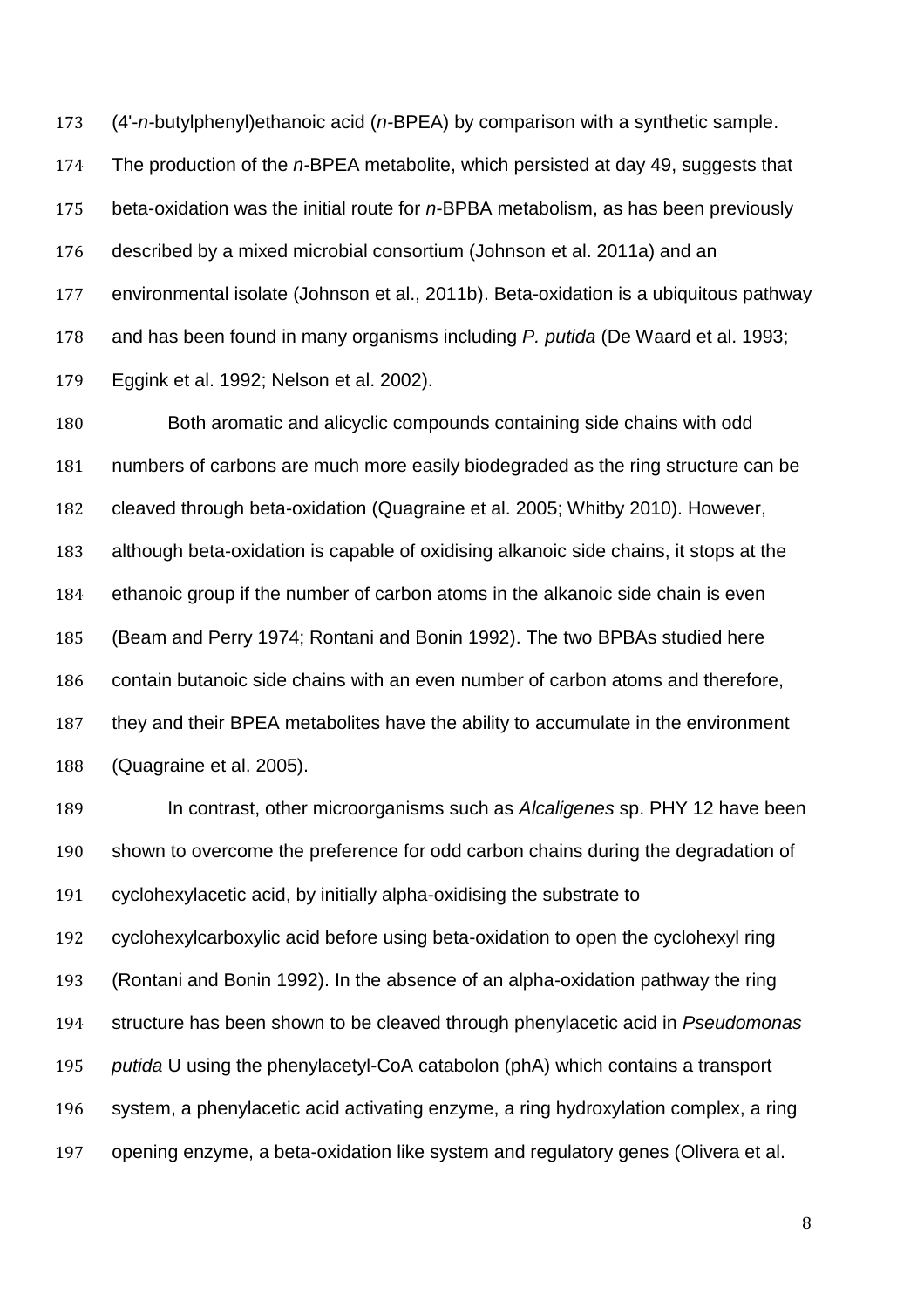1998). A phA catabolon homologous to that found in *P. putida* U has been identified in *P. putida* KT2440, suggesting that the enzymes are present. It is unlikely that *n*- BPEA toxicity resulted in the inability of *P. putida* KT2440 to further transform this metabolite, since Johnson et al. (2011a) has previously showed that *n*-BPEA is over 202 two-fold less toxic than the parent compound  $n$ -BPBA (by Microtox<sup>™</sup>, Azur Environmental, Fairfax, USA). It is therefore possible that other factors such as bioavailability or incubation time may have played a role in the recalcitrance of *n*-BPEA.

 In addition to BPEA metabolites, previous studies using a microbial consortium (Johnson et al. 2011a) and *Mycobacterium aurum* IS2.3 (Johnson et al., 2011b) demonstrated the presence of an additional metabolite identified as (4'- carboxybutylphenyl)ethanoic acid) during BPBA degradation, which showed carboxylation of the butyl side chain. Furthermore, Johnson et al. (2011b) showed that (4'-carboxy-*t*-butylphenyl)ethanoic acid was produced via two different pathways (i.e. either omega oxidation of *t*-BPEA to oxidise the *tert*-butyl side chain, or initial omega oxidation of the *tert*-butyl side chain of *t*-BPBA to produce (4'-carboxy-*t*- butylphenyl)-4-butanoic acid followed by beta-oxidation of the alkanoic acid side chain. However, in the present study, these metabolites were not found when *P. putida* KT2440 was grown in the presence of either *n*- or *t*-BPBA.

 Several *P. putida* strains are well known for the degradation of aromatic hydrocarbons and their degradation pathways have been mapped (Jimenez et al., 2002). *P. putida KT2440* contains the enzymes involved in the *ortho* aromatic degradation pathway but not the *meta* pathway, as it does not contain the TOL plasmid (Jimenez et al. 2002) which contains the genes for *meta* cleavage pathway including an alkyl monooxygenase (Franklin et al. 1981). As *P. putida* KT2440 is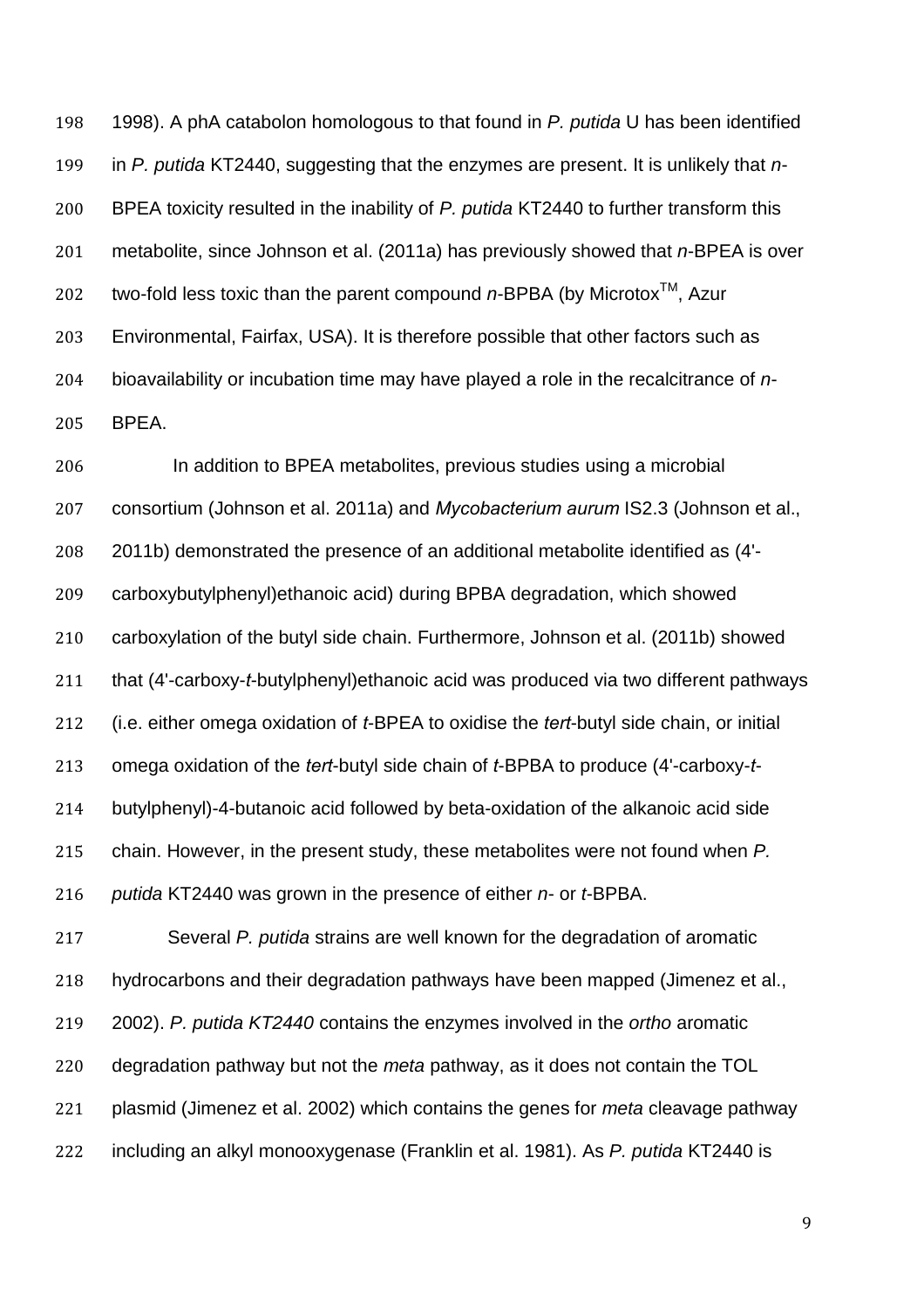unable to break down the aromatic ring, it would seem that the method of cleavage would not be through *ortho* or intradiol cleavage. This would seem evident as the less abundant *meta* pathway has a wider substrate specificity. The *meta* pathway is able to utilise substituted aromatic compounds such as xylene, toluene and polyaromatic hydrocarbons (PAHs), whereas the *ortho* pathway is more specific and is involved in the degradation of catechol and protocatechuate (Van Der Meer et al. 1992; Worsey and Williams 1975). If dioxygenation of the (4'- carboxybutylphenyl)ethanoic acids and subsequent *meta* cleavage were to ensue, then this compound could be converted into malonate, acetate and 2-oxoglutarate, which can be fed into central metabolism, leading to complete mineralisation of *n-* BPBA. It would therefore be advantageous for NA bioremediation to utilise microorganisms containing the TOL plasmid and therefore be capable of *meta* ring cleavage. As well as monoaromatic compounds, *P. putida* strains have also been shown to utilise these pathways in the degradation of polyaromatic hydrocarbons such as phenanthrene, fluorene and naphthalene (Yang et al. 1994). The effect of increased substrate concentration on *n*-BPBA degradation by *P. putida* KT2440 was also investigated and the data are presented in Fig. 4. Degradation of *n*-BPBA decreased by 70, 57 and 14% for *n*-BPBA concentrations of 241 2, 3 and 4 mg L<sup>-1</sup> respectively at day 49 (Fig. 4). However, for *n*-BPBA at 242 concentrations of 2 and 3 mg  $L^{-1}$ , the differences in the percentage degradation were not statistically significant (*p*=0.716). In contrast, there was a statistically significant 244 difference in the degradation for  $n$ -BPBA concentrations at 4 mg  $L^{-1}$  compared to 245 either 3 mg L<sup>-1</sup> (p=0.021) or 2 mg L<sup>-1</sup> (p=0.010). In addition, viable cell counts of *P. putida KT2440* from day 31, performed by

dilution plating are presented in Figure 5. These showed a significant decrease in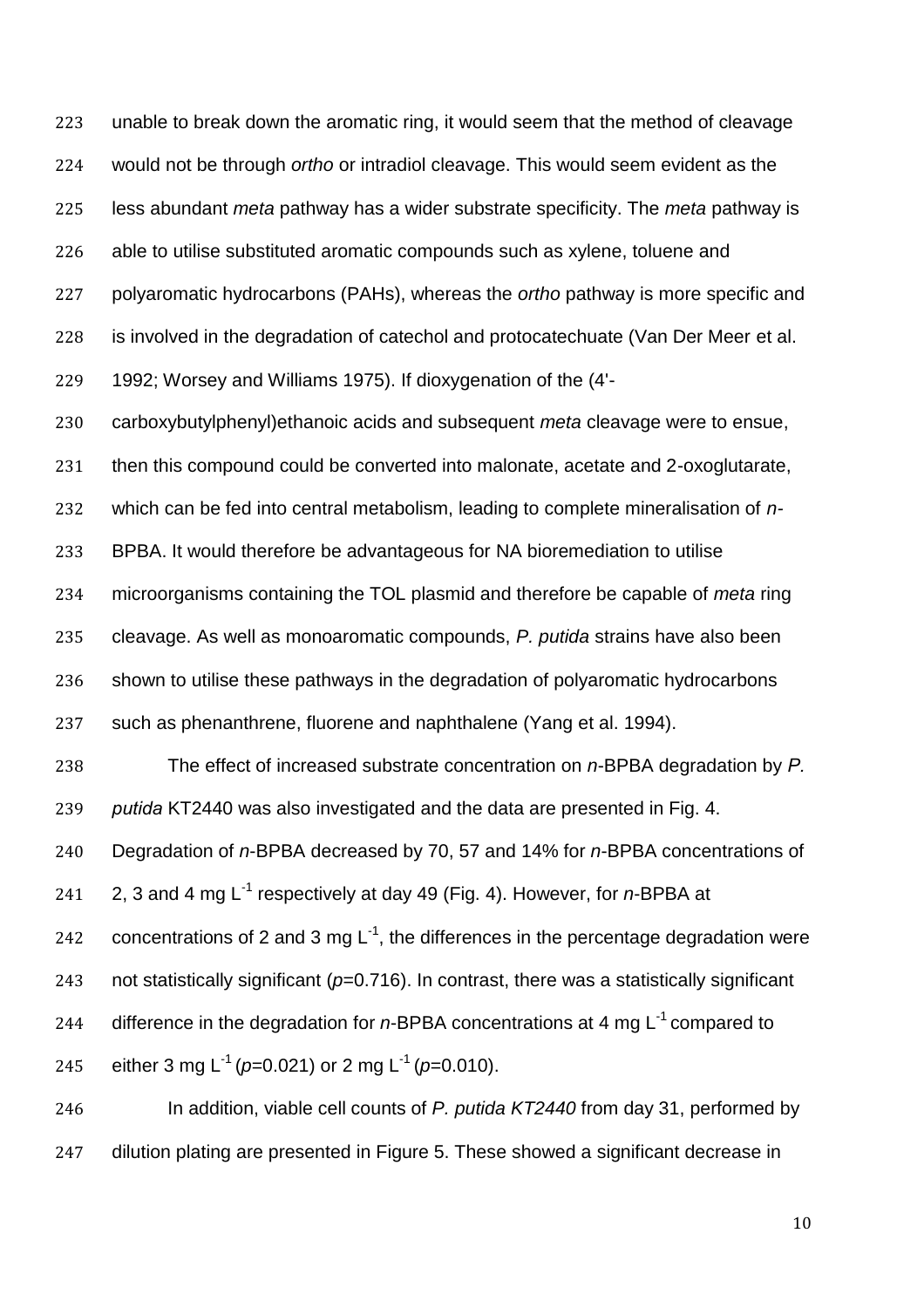248 cell numbers (from 7.67 x 10<sup>6</sup> cfu mL<sup>-1</sup> to 1.27 x 10<sup>6</sup> cfu mL<sup>-1</sup>) with increasing 249 concentration of n-BPBA from 0 to 4 mg  $L^{-1}$  ( $p= 0.022$ ) (Fig. 5). This suggested that at greater concentrations, *n*-BPBA had a greater toxic effect.

# **4. CONCLUSION:**

 In conclusion, this study investigated the catabolic ability of *P. putida* KT2440 to degrade different alkyl branched aromatic NAs. Whilst *n*-BPBA was readily degraded within days via beta-oxidation of the alkanoic acid side chain, *P. putida* KT2440 was unable to metabolise *t*-BPBA. A major metabolite was identified (*n*- BPEA) that was produced during *n*-BPBA degradation. In addition, increasing concentrations of *n*-BPBA resulted in a decrease in the degradative ability of *P. putida* KT2440 and a decrease in cell numbers, suggesting that there was a toxic effect. Information obtained from this study is important as it would enable the elucidation of the functional genes and metabolic pathways involved in aromatic NA degradation and thus facilitate the bioremediation of these recalcitrant aromatic NAs in the environment.

 **ACKNOWLEDGEMENTS:** This work was supported by a NERC CASE studentship with Oil Plus Ltd (REF: NER/S/A/2006/14134) and the University of Essex.

- 
- 
- 
- 
- 
-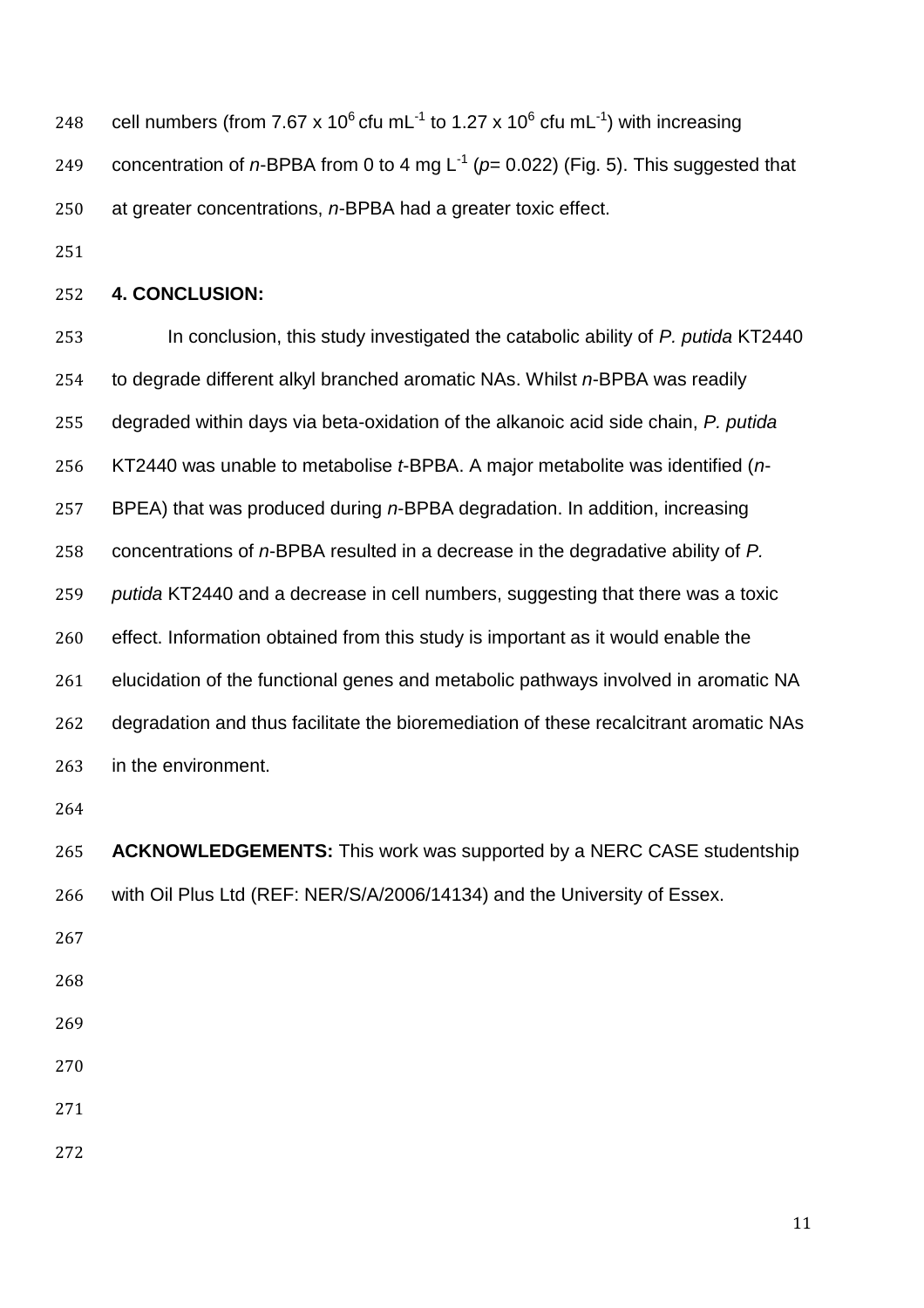#### **REFERENCES:**

- Beam, H.W., Perry, J.J., 1974. Microbial degradation and assimilation of *n*-alkyl-substituted cycloparaffins. Journal of Bacteriology 118, 394-399.
- Del Rio, L.F., Hadwin, A.K., Pinto, L.J., MacKinnon, M.D., Moore, M.M., 2006.
- Degradation of naphthenic acids by sediment micro-organisms. Journal of Applied Microbiology 101, 1049-61.
- Eggink, G., De Waard, P., Huijberts, G.N.M., 1992. The role of fatty acid
- biosynthesis and degradation in the supply of substrates for poly (3-
- hydroxyalkanoate) formation in *Pseudomonas putida*. FEMS Microbiology
- Letters 103, 159-63.
- Franklin, F.C., Bagdasarian, M., Bagdasarian, M.M., Timmis, K.N., 1981. Molecular
- and functional analysis of the TOL plasmid pWWO from *Pseudomonas putida*
- and cloning of genes for the entire regulated aromatic ring meta cleavage
- pathway. Proceedings of the National Academy of Sciences of the United States of America 78, 7458-7462.
- Gilbert, E.S., Walker, A.W., Keasling, J.D., 2003. A constructed microbial consortium
- for biodegradation of the organophosphorus insecticide parathion. Applied Microbiology and Biotechnology 61, 77-81.
- Head, I.M., Jones, D.M., Larter, S.R., 2003. Biological activity in the deep subsurface and the origin of heavy oil. Nature 426, 344-52.
- Headley, J.V., McMartin, D.W., 2004, A Review of the Occurrence and Fate of
- Naphthenic Acids in Aquatic Environments. Journal of Environmental Science
- and Health, Part A: Toxic/Hazardous Substances & Environmental Engineering
- 39, 1989-2010.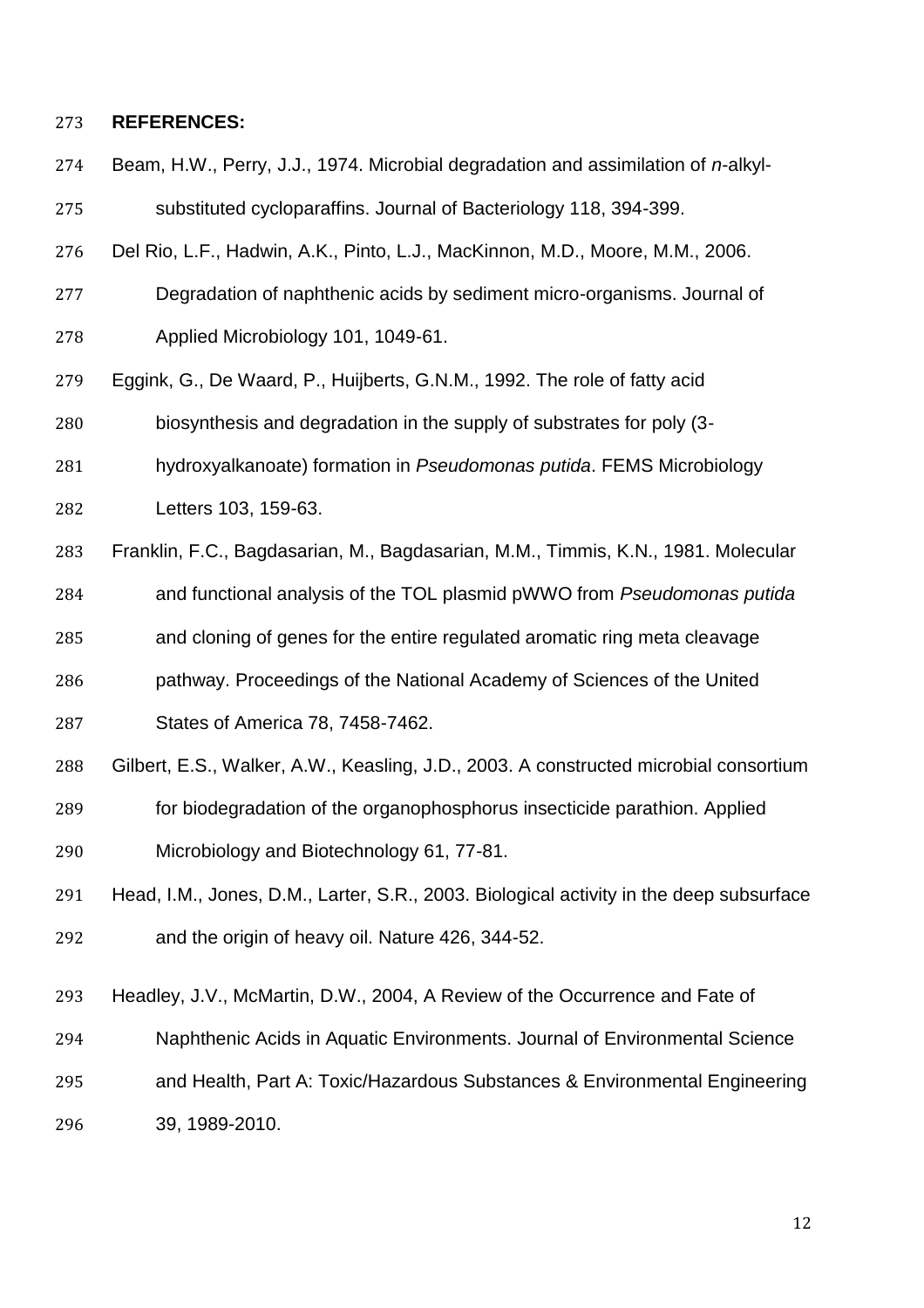Jimenez, J.I., Minambres, B., Garcia, J.L., Diaz, E., 2002, Genomic analysis of the aromatic catabolic pathways from *Pseudomonas putida* KT 2440.

Environmental Microbiology 4, 824-41.

- Johnson, R.J., Smith, B.E., Sutton, P.A., McGenity, T.J., Rowland, S.J., Whitby, C.,
- 2011a. Microbial biodegradation of aromatic alkanoic naphthenic acids is
- affected by the degree of alkyl side chain branching. The ISME Journal 5, 486-

96.

- Johnson, R.J., West, C., Swaih, A.M., Folwell, B.D., Smith, B.E., Rowland, S.J. and
- Whitby, C. 2011b. Aerobic biotransformation of alkyl branched aromatic
- alkanoic naphthenic acids via two different pathways by a new isolate of
- *Mycobacterium*. Environmental Microbiology, (in press).
- Nelson, K.E., Weinel, C., Paulsen, I.T., Dodson, R.J., Hilbert, H., Martins dos
- Santos, V.A.P., Fouts, D.E., Gill, S.R., Pop, M., Holmes, M., 2002. Complete
- genome sequence and comparative analysis of the metabolically versatile
- *Pseudomonas putida* KT 2440. Environmental Microbiology 4, 799-808.
- Olivera, E.R., Miambres, B., GarcIa, B., Muiz, C., Moreno, M.A., Ferrndez, A., DIaz,
- E., GarcIa, J.L., Luengo, J.M., 1998. Molecular characterization of the
- phenylacetic acid catabolic pathway in *Pseudomonas putida* U: the
- phenylacetyl-CoA catabolon. Proceedings of the National Academy of Sciences
- of the United States of America 95, 6419-24.
- Quagraine, E.K., Headley, J.V., Peterson, H.G., 2005. Is biodegradation of bitumen a
- source of recalcitrant naphthenic acid mixtures in oil sands tailing pond waters?
- Journal of Environmental Science and Health. Part A, Toxic/Hazardous
- Substances & Environmental Engineering 40, 671-84.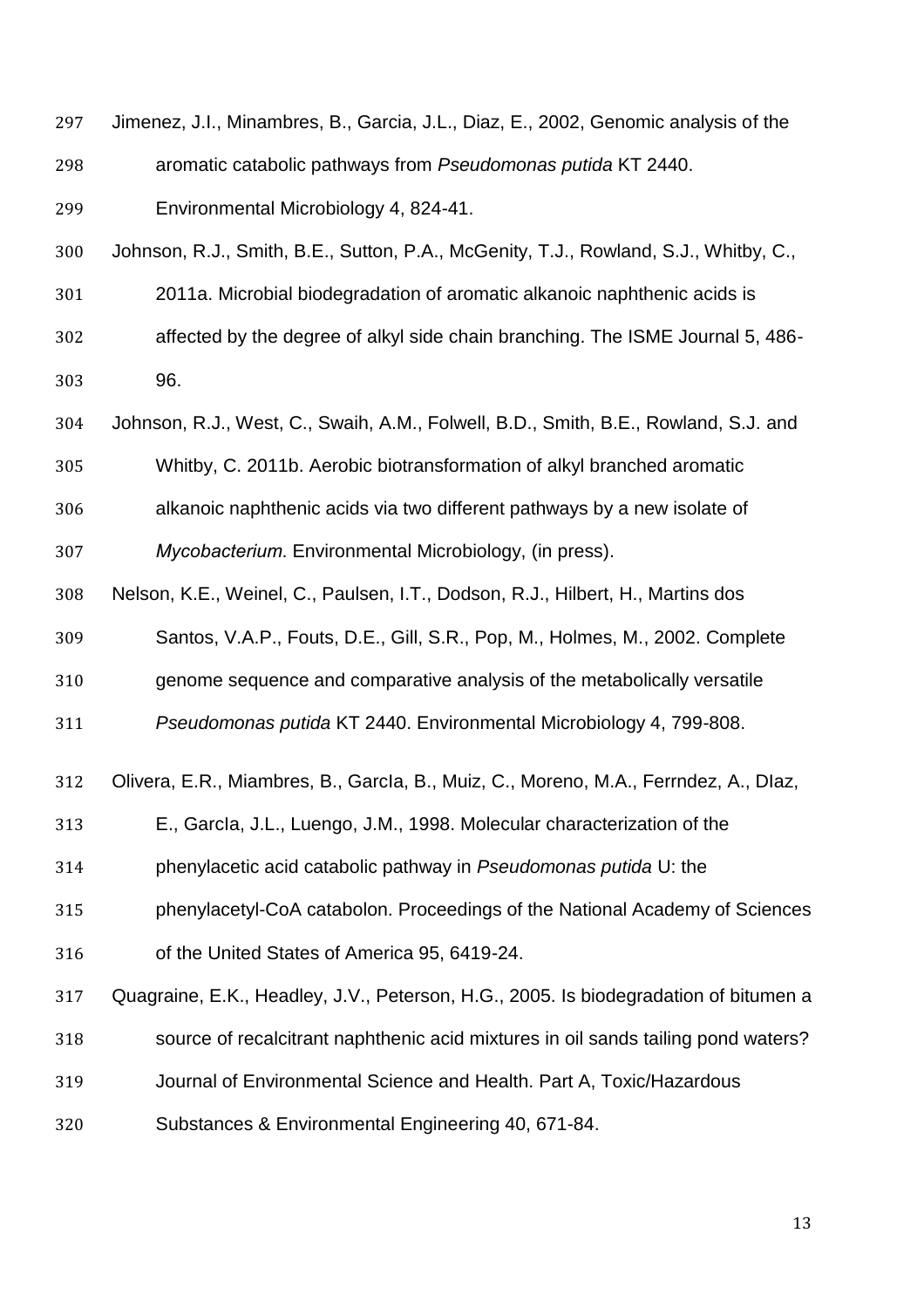- Rontani, J.F., Bonin, P., 1992. Utilization of *n*-alkyl-substituted cyclohexanes by a marine *Alcaligenes*. Chemosphere 24, 1441-6.
- Rowland, S.J., West, C.E., Scarlett, A.G., Jones, D., Frank, R.A., 2011a.
- Identification of individual tetra- and pentacyclic naphthenic acids in oil sands
- process water by comprehensive two-dimensional gas chromatography/mass
- spectrometry. Rapid Communications in Mass Spectrometry 25, 1198-204.
- Rowland, S.J., West, C.E., Scarlett, A.G., Jones, D., Boberek, M., Pan, L., Ng, M.,
- Kwong, L., Tonkin, A., 2011b. Monocyclic and monoaromatic naphthenic acids:
- synthesis and characterisation, Environmental Chemistry Letters [doi:
- [10.1007/s10311-011-0314-6\]](http://dx.doi.org/10.1007/s10311-011-0314-6).
- Rowland, S. J., West, C.E., Scarlett, A.G., Jones, D., Frank, R. and Hewitt L.M.
- (2011c) .Steroidal aromatic naphthenic acids in oil sands process-affected
- water: structural comparisons with environmental estrogens. Environmental
- Science & Technology (in press).
- Sambrook, J., Fritsch, E.F., Maniatis, T., 1989. Molecular cloning: a laboratory
- manual. Cold Spring Harbor Laboratory Press, Cold Spring Harbor, NY.
- Siddique, T., Penner, T., Semple, K., Foght, J.M., 2011. Anaerobic Biodegradation of
- Longer-Chain *n*-Alkanes Coupled to Methane Production in Oil Sands Tailings. Environmental Science & Technology 45, 5892-9.
- Smith, B.E., Lewis, C.A., Belt, S.T., Whitby, C., Rowland, S.J., 2008. Effects of alkyl
- chain branching on the biotransformation of naphthenic acids. Environmental Science and Technology 42, 9323-8.
- Smith BE. 2006. Naphthenic Acids: Synthesis, Characterisation and Factors
- Influencing Environmental Fate, PhD Thesis, University of Plymouth, Plymouth,
- UK.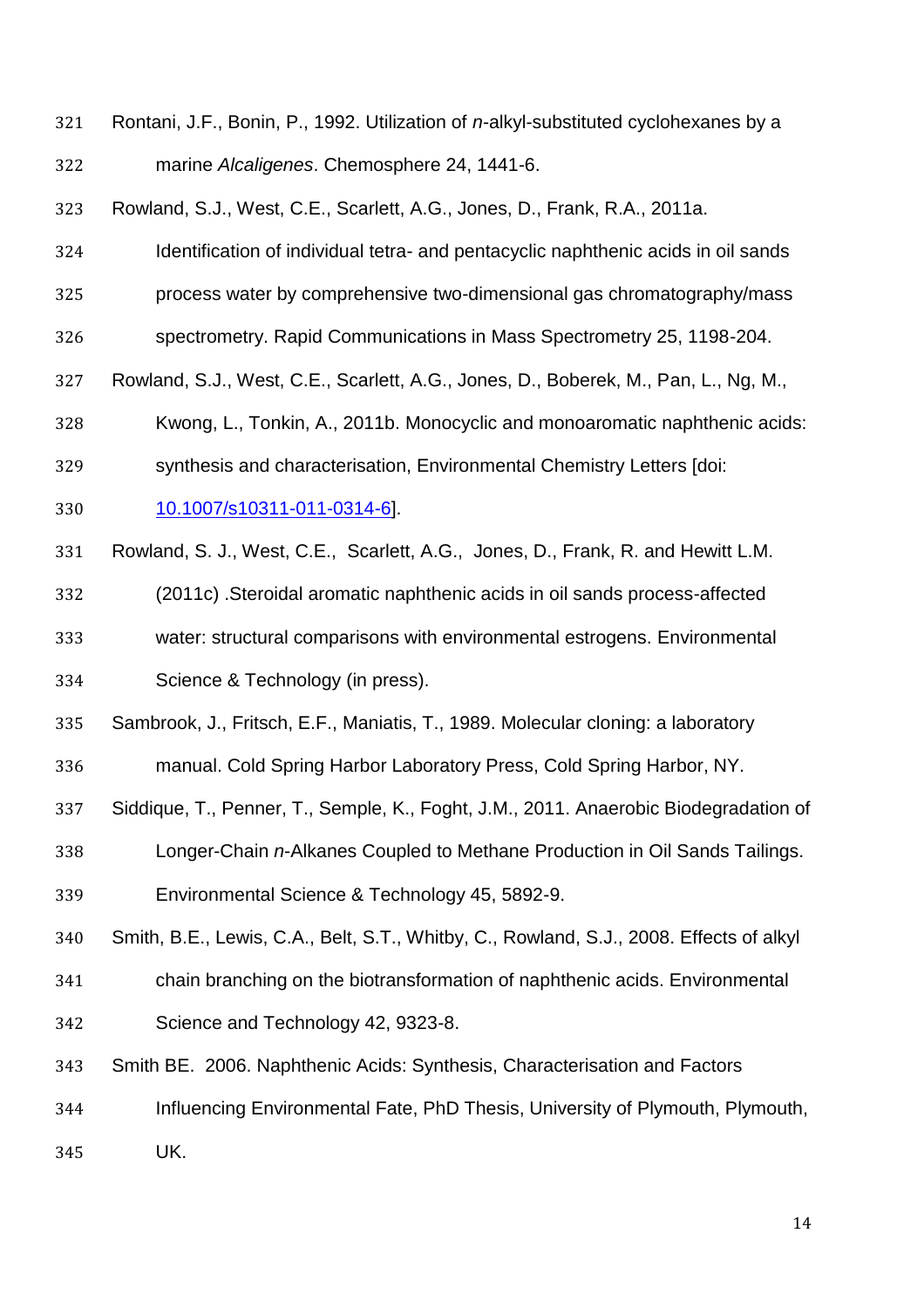| 346 | Van Der Meer, J.R., De Vos, W.M., Harayama, S., Zehnder, A.J., 1992. Molecular      |
|-----|-------------------------------------------------------------------------------------|
| 347 | mechanisms of genetic adaptation to xenobiotic compounds. Microbiology and          |
| 348 | Molecular Biology Reviews 56, 677-94.                                               |
| 349 | de Waard, P., van der Wal, H., Huijberts, G.N., Eggink, G., 1993. Heteronuclear     |
| 350 | NMR analysis of unsaturated fatty acids in poly(3-hydroxyalkanoates). Study of      |
| 351 | beta-oxidation in Pseudomonas putida. The Journal of Biological Chemistry           |
| 352 | 268, 315-9.                                                                         |
| 353 | Whitby, C., 2010. Microbial naphthenic acid degradation. Advances in Applied        |
| 354 | Microbiology 70, 93-125.                                                            |
| 355 | Worsey, M.J., Williams, P.A., 1975. Metabolism of toluene and xylenes by            |
| 356 | Pseudomonas putida (arvilla) mt-2: evidence for a new function of the TOL           |
| 357 | plasmid. Journal of Bacteriology 124, 7-13.                                         |
| 358 | Yang, Y., Chen, R.F., Shiaris, M.P., 1994. Metabolism of naphthalene, fluorene, and |
| 359 | phenanthrene: preliminary characterization of a cloned gene cluster from            |
| 360 | Pseudomonas putida NCIB 9816. Journal of Bacteriology 176, 2158-64.                 |
| 361 |                                                                                     |
| 362 |                                                                                     |
| 363 |                                                                                     |
| 364 |                                                                                     |
| 365 |                                                                                     |
| 366 |                                                                                     |
| 367 |                                                                                     |
| 368 |                                                                                     |
| 369 |                                                                                     |
| 370 |                                                                                     |
|     |                                                                                     |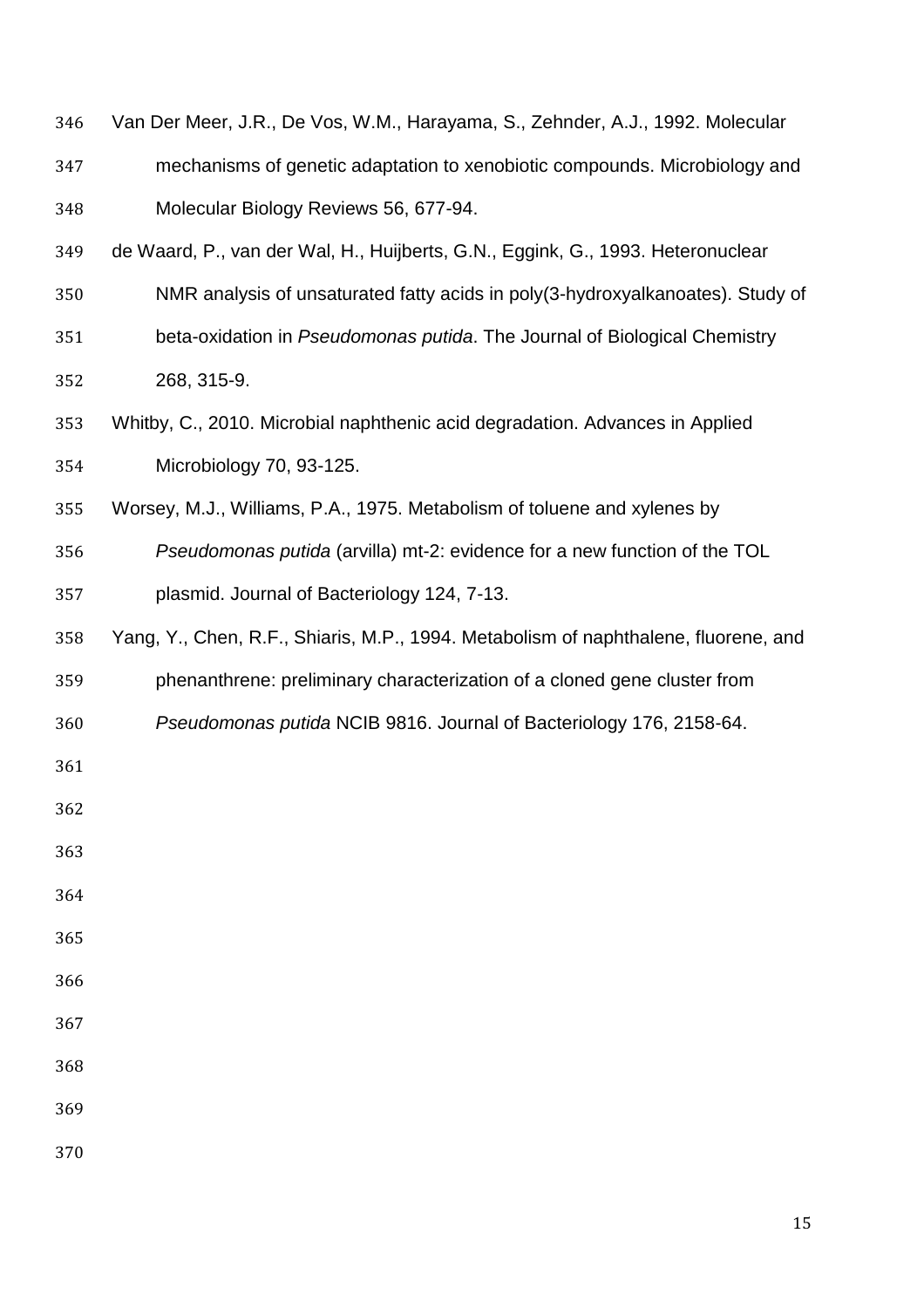| 371 | <b>Legends to Figures</b>                                                                      |
|-----|------------------------------------------------------------------------------------------------|
| 372 | Fig. 1. Degradation of $n$ - and $t$ -BPBA and production of a major metabolite by             |
| 373 | Pseudomonas putida KT2440. (A): Percentage Recovery of $n$ -BPBA ( $\blacksquare$ ) and t-BPBA |
| 374 | $\bullet$ ) by P. putida KT2440 relative to the abiotic controls. Killed controls are circled. |
| 375 | (B): Production of a metabolite identified as that corresponding to the ethanoic acid          |
| 376 | equivalent of n-BPBA, with a retention time of 15.10 min. Error bars represent                 |
| 377 | standard error of the mean $(n=3)$ .                                                           |
| 378 |                                                                                                |
| 379 | Fig. 2. Example gas chromatograms showing degradation of $n$ -BPBA (A) and $t$ -               |
| 380 | BPBA (B) over time. The internal standard was 4-phenylbutyric acid.                            |
| 381 |                                                                                                |
| 382 | Fig. 3. Mass spectrum of a trimethylsilylated metabolite of n-BPBA degradation,                |
| 383 | eluting at 15.10 mins. The metabolite was identified as n-BPEA, by comparison of               |
| 384 | the mass spectrum with those of synthetic n-BPEA (TMS ester).                                  |
| 385 |                                                                                                |
| 386 | Fig. 4. Recovery of n-BPBA after 49 days incubation with P. putida KT2440. Shown               |
| 387 | are the mean percentage recoveries of n-BPBA after 49 days incubation with either              |
| 388 | 2, 3 or 4 mg $L^{-1}$ of n-BPBA. Bars represent the mean of triplicate cultures and error      |
| 389 | bars represent standard error of the mean $(n = 3)$ .                                          |
| 390 |                                                                                                |
| 391 | Fig. 5. The Relationship between n-BPBA concentration and viable cell counts of P.             |
| 392 | putida KT2440 after day 31. Error bars represent standard error of the mean $(n=3)$ .          |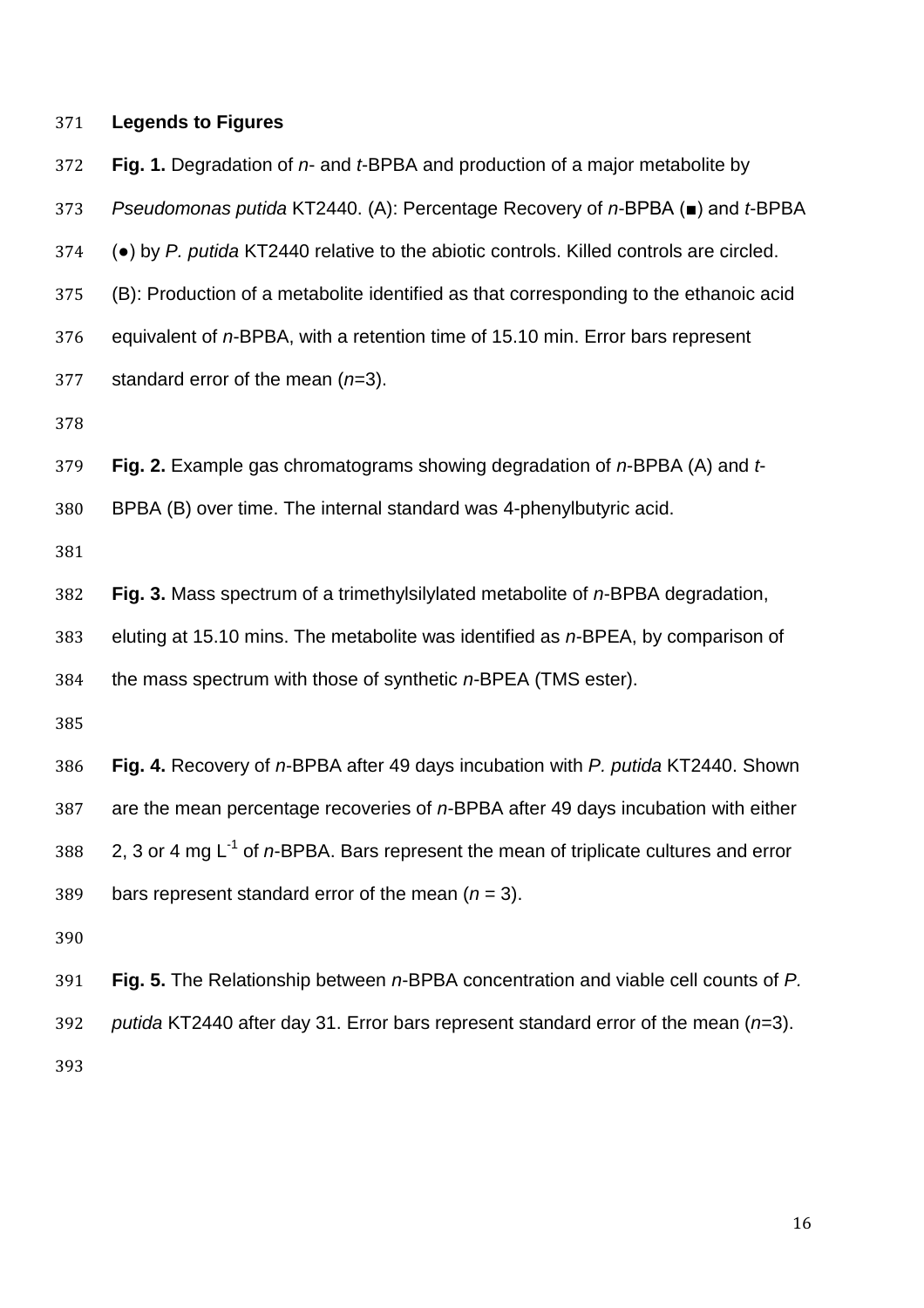

**Fig. 1 .**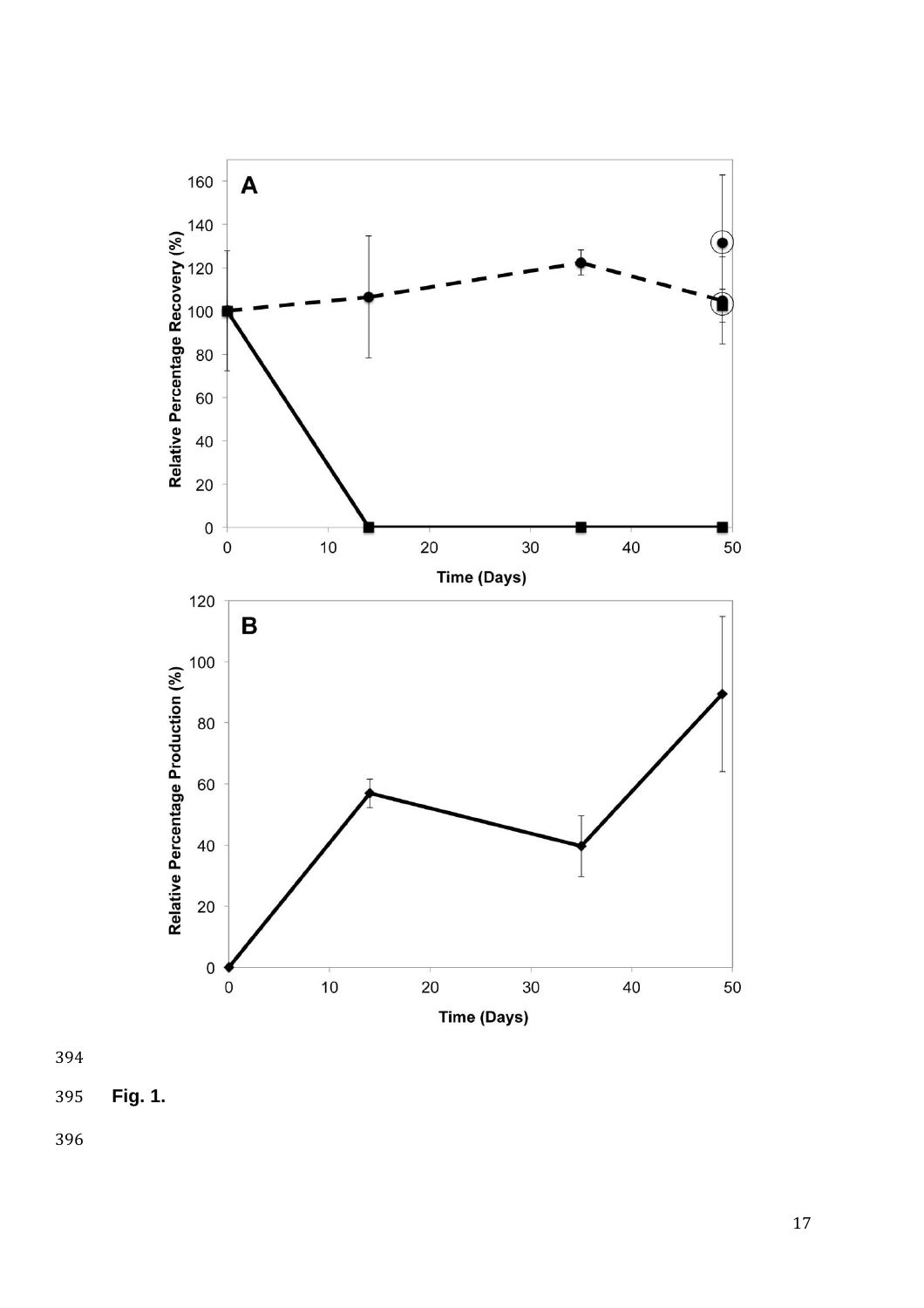

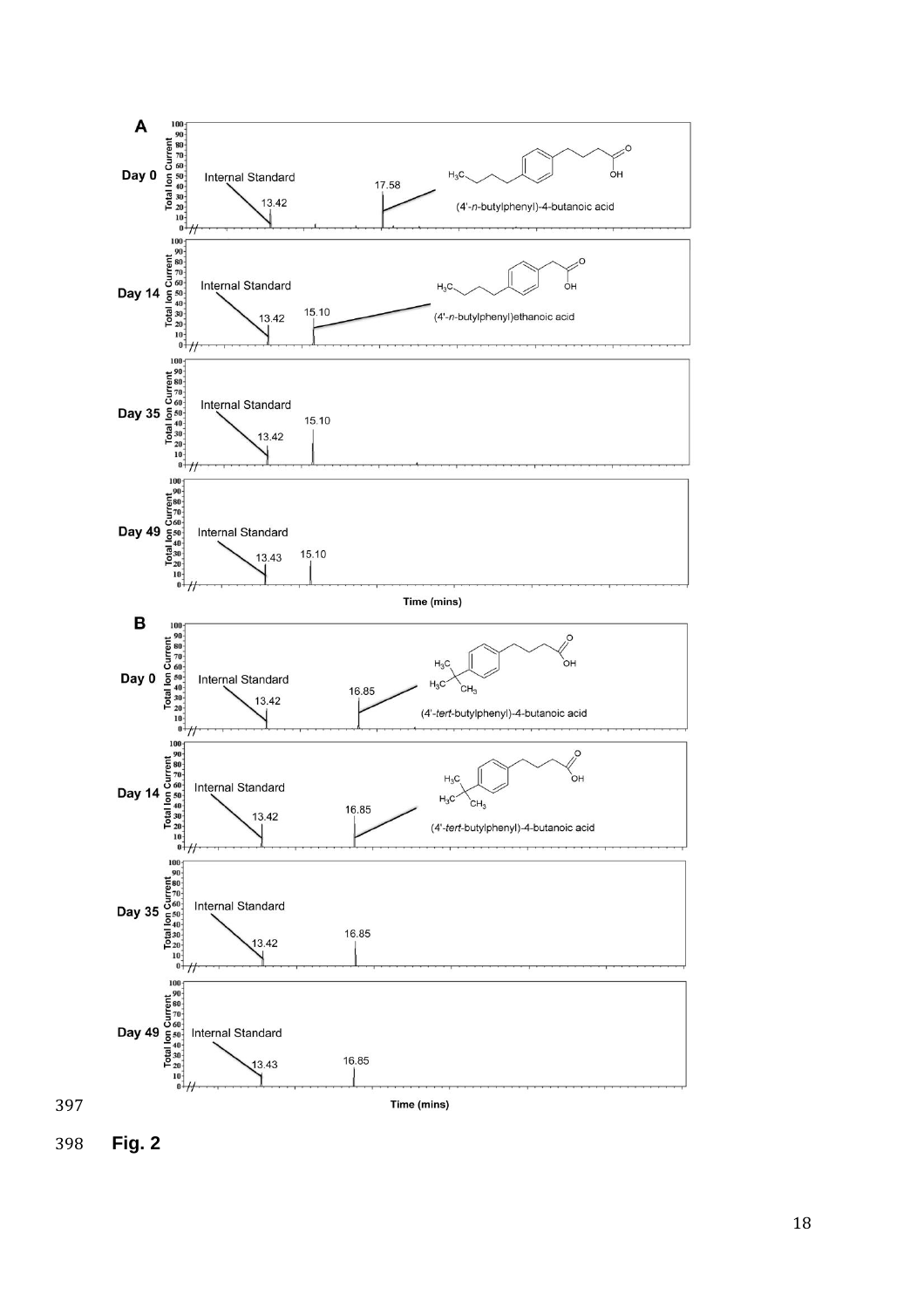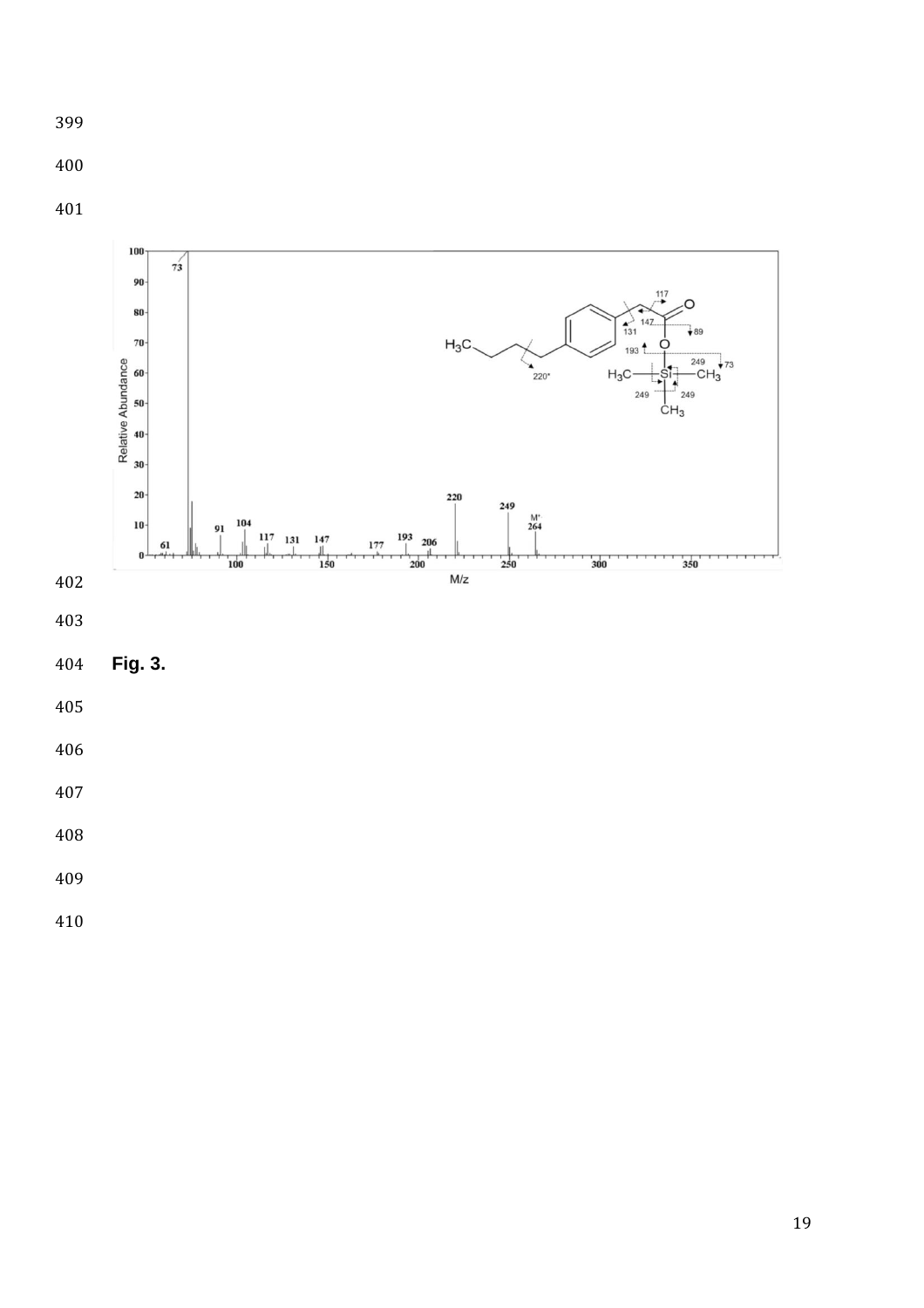